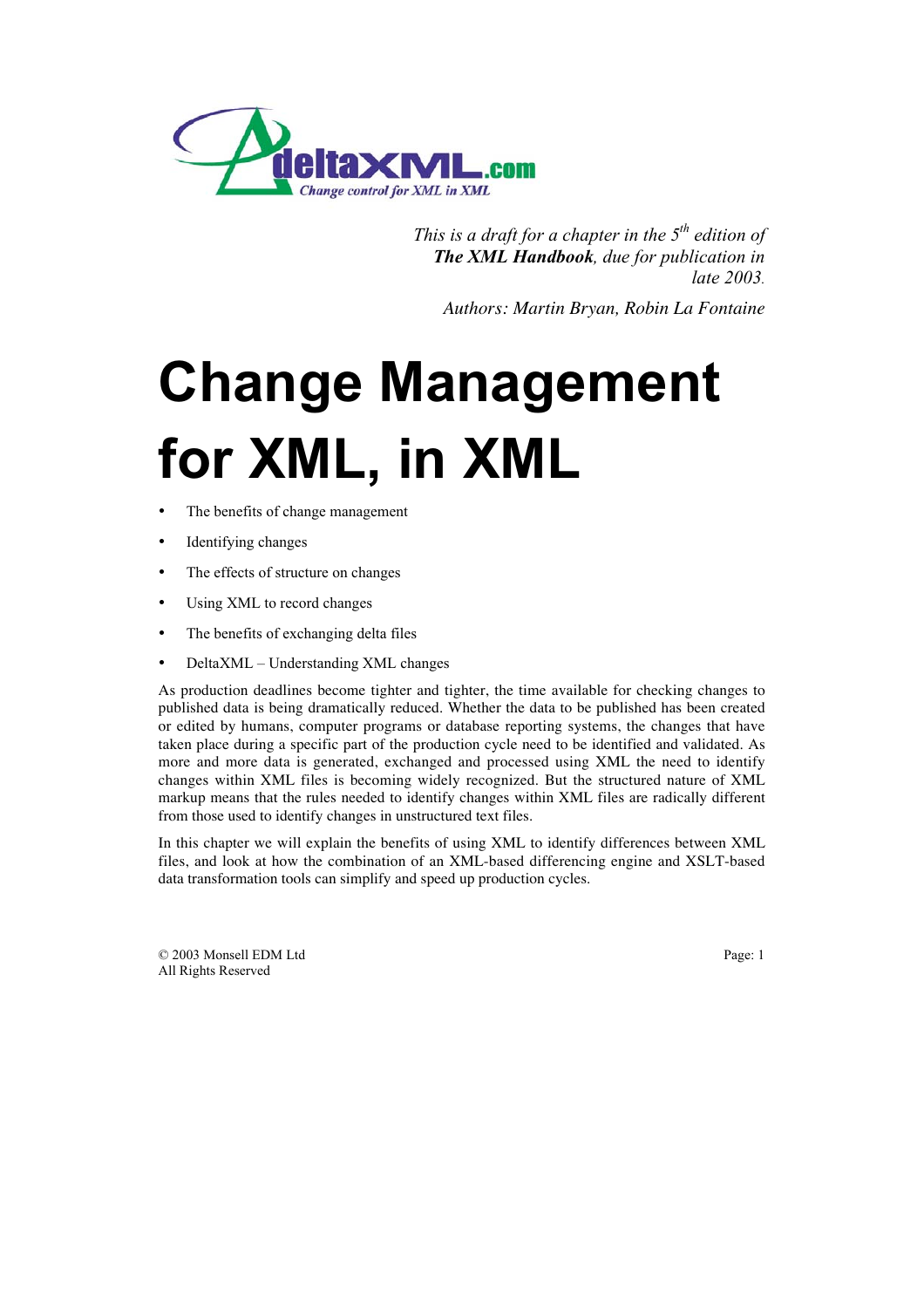# **1.1 The benefits of change management**

Before taking a look at how you can identify differences in XML files you need to understand the benefits that the introduction of a change management systems can bring. An XML-based change management system can be used for a wide variety of purposes, including:

- *Auditing editorial processes* by allowing editors to check changes made against the original data.
- *Managing data translation* by identifying sections of text that need to be translated within updated versions of a master document.
- *Synchronizing changes* made on disparate systems by automatically merging changes directly into the original XML file.
- *Reducing processing* by exchanging only changed data. By pre-processing data feeds, database repopulation costs can be reduced.
- *Reducing bandwidth* by transmitting only updates. Clients can merge these updates with their existing data records to keep local copies of the master database up-to-date.
- *Increasing security* by splitting sensitive data into separate streams which are reassembled on delivery.

By providing a way to intercept a stream of XML data, compare it with the original data, and remove any data that has not changed you can reduce both processing time and storage space. A *delta file* recording the differences between two files can easily be converted to HTML for viewing in a browser as part of the revision management process. Colour and text characteristics can be used to highlight changes so that reviewers can see exactly has been added, modified or deleted.

The granularity of changes is often important. Sometimes it is not advisable to modify part of an object, such as a single field in a record or table: instead the system must ensure that the whole set of related fields are updated at the same time. Differencing systems that understand the structure of the underlying data are able to manage the granularity of data updates efficiently.

Data in multilingual sites is often represented in XML. The initial translation of the source material is relatively straightforward, but major problems are introduced when a multilingual site is updated without efficient change management systems being in place. In order to update the translations, it is necessary to know exactly which changes have been made to the original text. As you only need to update those parts of the files that have been changed in the source data, creating a delta file of the changes, at a suitable level of granularity, translating these and then merging the changes with the original translation will reduce significantly the time and cost of translation.

Exchanging delta files rather than retransmitting large amounts of data can significantly reduce bandwidth requirements of web services based on XML. A small change at one end of the pipeline can be sent to the other end as a delta file. If it has been recorded in XML, the delta file can be encapsulated directly within a SOAP envelope.

© 2003 Monsell EDM Ltd Page: 2 All Rights Reserved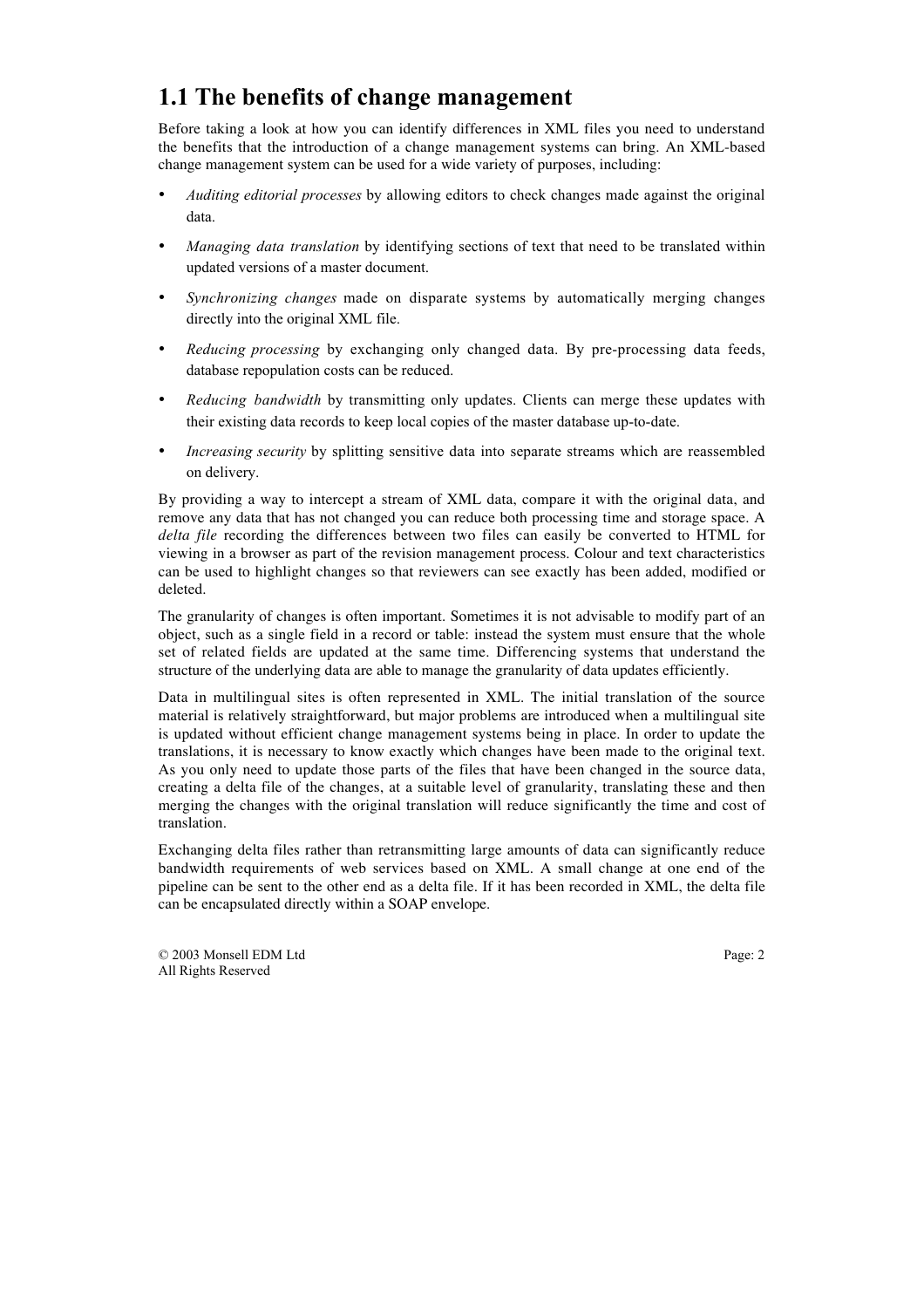File differencing techniques can also be used to allow remote users to update a database which is represented as an XML file. The ability to merge changes from multiple sources into a single file is, however, key to many applications, not just those related to database publishing. Typically, however, differencing engines cannot identify when records have simply been reordered, rather than changed. By providing individual sets of fields with unique keys it is possible to restrict the reporting of changes to just the additions and deletions to the file, without noting changes caused by the reordering of entries.

# **1.2 Identifying changes**

What constitutes a change to an XML file, and what doesn't?

When comparing XML files it is important not to look simply at the sequence of characters that make up the recorded file. For example, the following files are, in fact, identical as far as XML is concerned, though a string-based differencing engine would falsely identify a large number of differences:

#### *Example 0-1 No spaces or namespaces*

```
<record xmlns="http://www.myco.com/records" id="b123">
<name>Michael Brown</name><br/>born>1984-03-08</born><sex>M</sex>
</record>
```
## *Example 0-2 With spaces and namespaces*

```
<staff:record id="b123"
 xmlns:staff="http://www.myco.com/records">
   <staff:name>Michael Brown</staff:name>
   <staff:born>1984-03-08</staff:born>
  <staff:sex>M</staff:sex>
</staff:record>
```
The second file differs from the first in a number of respects, including:

- Whitespace has been inserted within and between markup tags to indent embedded start tags and to place elements on separate lines.
- The order of the attributes has been changed.
- In the second example, a specific namespace has been assigned to all elements, whereas the first example used the default namespace.

None of these changes has any significance as far as comparing the information set created by the two XML files is concerned.

The *Canonical XML* specification published by the World Wide Web Consortium  $(http://www.w3.ort/TR/xml-c14n)$  is designed to let files to be converted to a standard format prior to being compared. This ensures that documents have a standard encoding (UTF-8), normalized line breaks (using #xA only), alphabetically ordered normalized attributes that are always enclosed in double quotes, including all default attributes assigned by the DTD, the replacement of CDATA, special character references and parsed entities by their character content, empty elements converted to start-tag/end-tag pairs, superfluous namespace declarations removed with all namespace definitions alphabetically ordered, whitespace outside the document

© 2003 Monsell EDM Ltd Page: 3 All Rights Reserved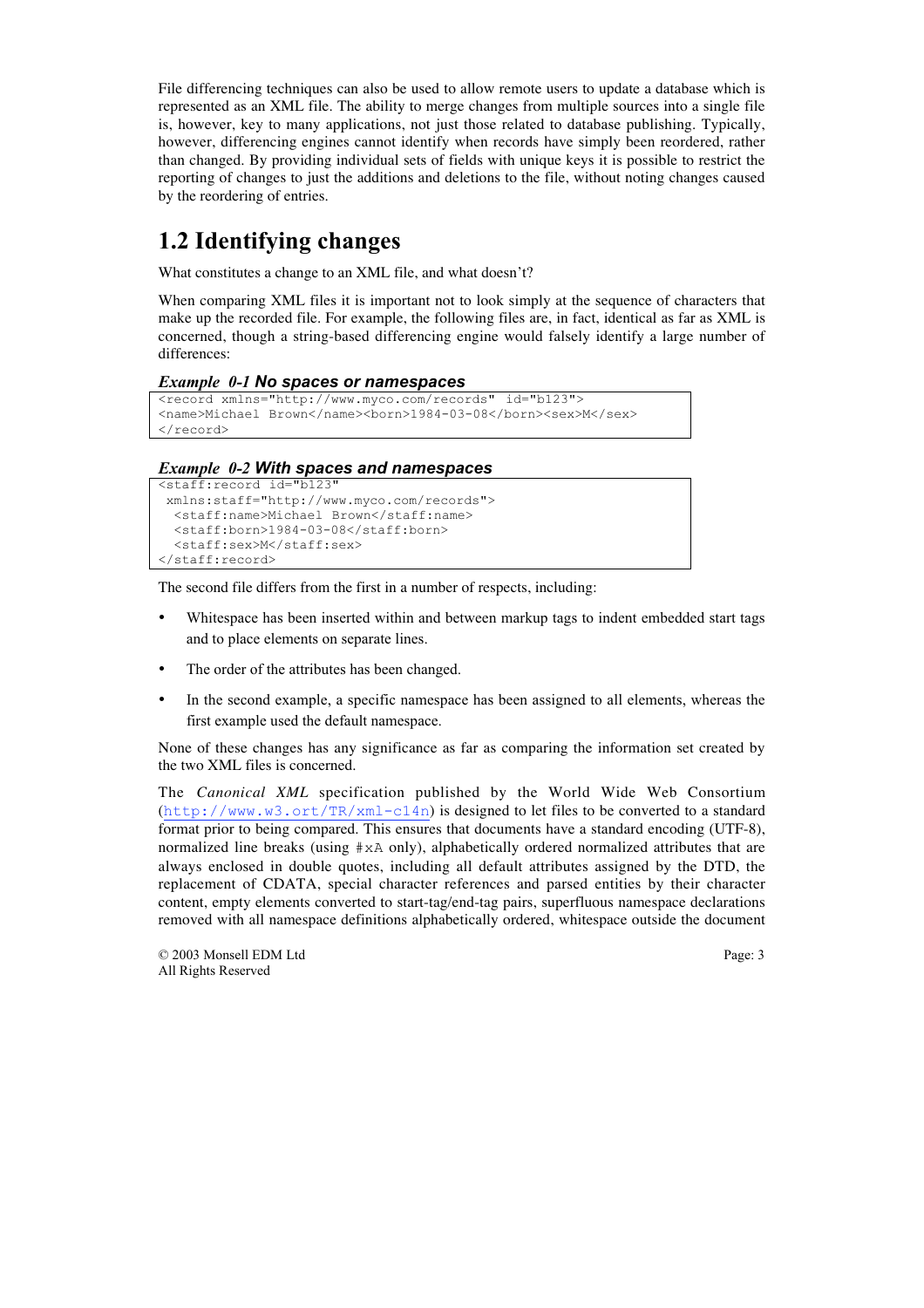element removed but any inside nested elements retained (other than superfluous carriage returns), and details of the XML declaration and DTD removed. By adopting this canonicalized format for comparing files it becomes easier to identify the first point at which the character string changes, but this does not help programs to identify all changes made to the structure or contents of the two representations.

When comparing XML files it is important that you are able to identify each of the following types of changes:

- Changes in the contents of parsed data.
- Changes in the values of attributes.
- The deletion of markup components (elements or attributes).
- The addition of new markup components.

## **1.3 The effects of structure on changes**

Some differences are significant, but not as significant as a simple string differentiation technique would suggest. Consider the following pair of examples:

## *Example 0-3 Original records*

```
<record id="b123">
   <name>Michael Brown</name>
   <born>1984-03-08</born>
   <sex>M</sex>
</record>
<record id="b124">
   <name>Gillian Bryan</name>
  <born>1951-03-06</born>
   <sex>F</sex>
</record>
```
#### *Example 0-4 Updated records*

```
<record id="b124">
   <employee-no>BR12</employee-no>
   <name>Gillian Bryan</name>
  <born>1951-03-06</born>
   <sex>F</sex>
</record>
<record id="b123">
   <employee-no>BR24</employee-no>
   <name>Michael Brown</name>
   <born>1984-03-08</born>
   <sex>M</sex>
\langle/record>
```
An XML-aware differencing engine should be able to identify when a new element, such as the employee-no element introduced into the updated examples, has been added to a nested element set, but that the remainder of the nested elements are identical to the source file.

Ideally, XML-aware differencing engines should also allow users to indicate whether the order of the repeatable elements is or is not significant. For example, if the order is significant then there

© 2003 Monsell EDM Ltd Page: 4 All Rights Reserved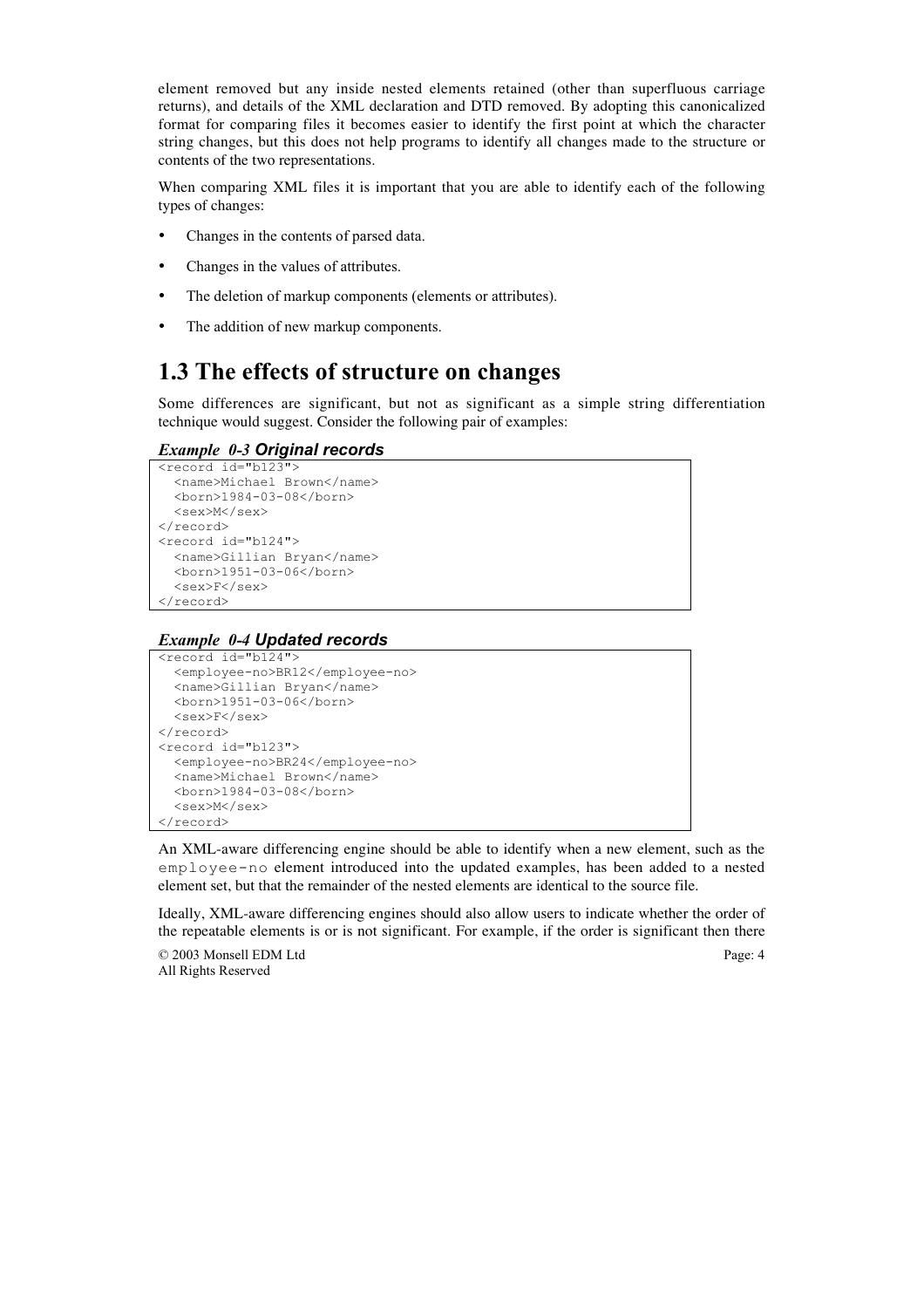is a significant mismatch between the two files shown above, but if order is not significant the only change is the addition of the two new elements.

Identifying the minimal set of actual changes that have occurred in an XML file is a non-trivial task because it involves look-ahead. When you find a change in the sequence of elements you need to search the rest of the data stream to identify a possible re-synchronization point. This may not occur at an element boundary, as the following examples show:

*Example 0-5 No embedded elements*

```
\overline{<html>
<body>
<p>This paragraph has special text</p>
</body>
</html>
```
#### *Example 0-6 With embedded elements*

```
<html><body>
<p>This paragraph has <em>special</em> text</p>
</body>
\langle/html>
```
The parsed contents of the two paragraph elements in these XML files is identical, but the structure of the files is different. The differencing engine has to determine whether or not the change of emphasis for one word in the text in any way changes the contents of the containing element. Example 1.7 shows how the DeltaXML suite from Monsell EDM Ltd differentiates words that remain part of the unchanged paragraph text from those that have been changed, irrespective of whether the changes are structural or just textual.

*Example 0-7 DeltaXML representation of textual differences*

```
<html
 xmlns:deltaxml="http://www.deltaxml.com/ns/well-formed-delta-v1"
 deltaxml:delta="WFmodify">
 <body deltaxml:delta="WFmodify">
   <p deltaxml:delta="WFmodify">
    This paragraph has
    <deltaxml:exchange>
     <deltaxml:old>special</deltaxml:old>
     <deltaxml:new>
      <em deltaxml:delta="add">special</em>
     </deltaxml:new>
    </deltaxml:exchange>
    text
  \langle/p>
 </body>
\langle/html>
```
## **1.4 Using XML to record changes**

There are many ways in which changes to files can be recorded. Simple differencing tools typically record the number of the character or line at which the change has been identified, with a second number identifying the length of the changed data, or the point at which resynchronization occurs. These two counts can then be associated with the data that is to replace

© 2003 Monsell EDM Ltd Page: 5 All Rights Reserved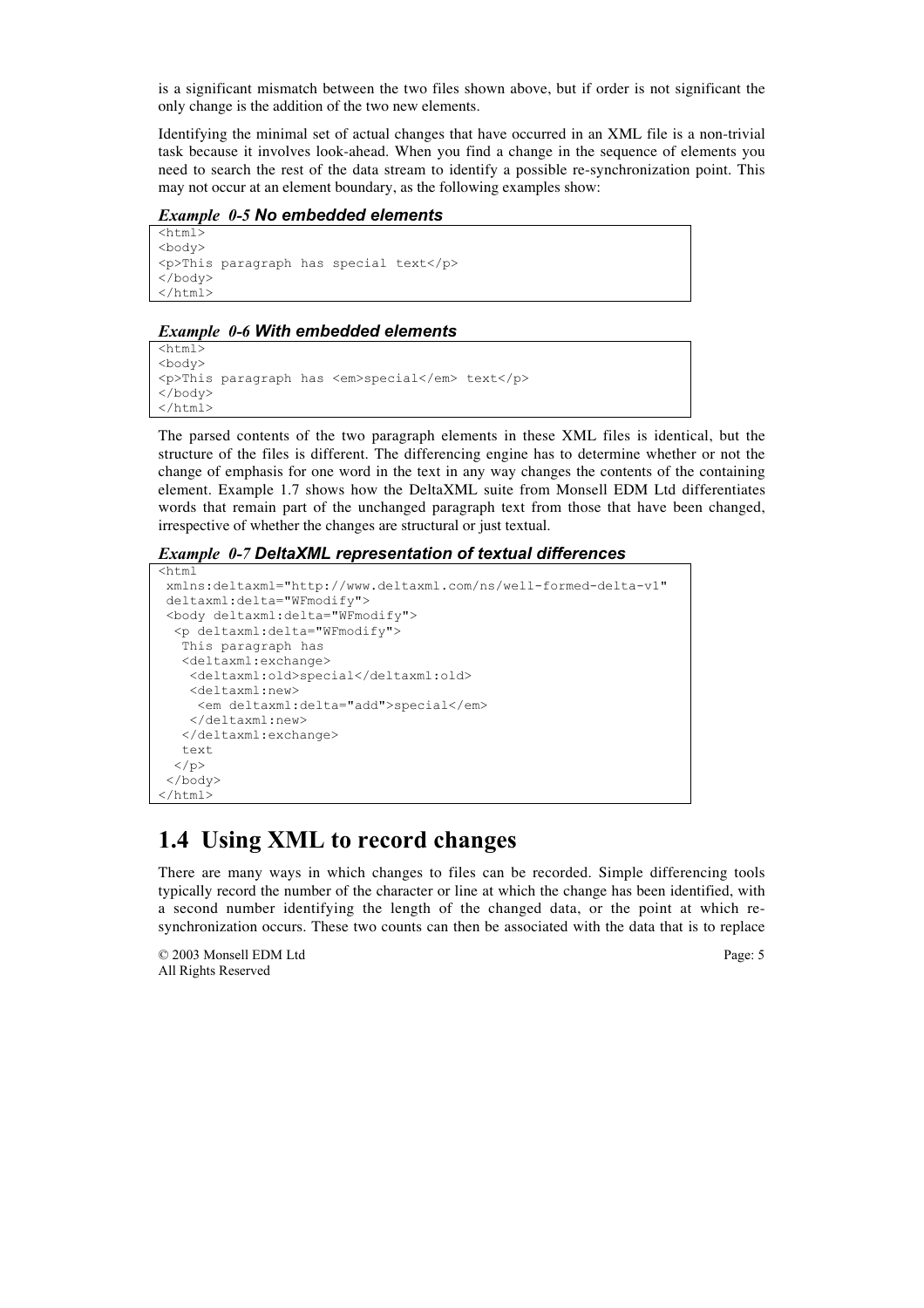the existing data between the two points, if any. While such information is adequate for recording changes internally so that they can be displayed on screen as long as the pointers are retained in memory, they are not suitable for long-term storage of information because they make interpretation of the data dependent on access to the original software.

An alternative approach is to use a standardized object referencing system, such as those provided by the XML Pointer (XPointer) and XML Path (XPath) specifications, to identify the points at which changes have been made to the source file. Such systems, however, run into difficulty if they are required to apply multiple changes to a file if the first of a set of changes results in a change to the element structure. For example, a change to the word special in Example 1.5 requires a reference to a substring in an element using a path statement of the form xhtml/body/p[(substring(text(),19,7)]/ whereas for the updated file shown in Example 1.6 a reference to the same word will be take the form  $x$ html/body/p[1]/em. If the changes have been made by multiple editors, based on the contents of the source file, the sequence in which the changes are made will affect the resultant file because the numeric positions in the substring have changed.

Differencing engines typically only record the place at which the change is to occur, and the text that is to be used in that position for future versions of the text. This makes it very difficult to both verify that the change is correct and to audit the change at a later date. For example, the proposed XUpdate XML Update Language specification (http://www.xmldb/org/xupdate/xupdate-wd.html) defines a set of XML elements that are designed to allow users to record insertions, additions and removals of elements in an XML tree. It uses XML Paths to identify the points in the source document at which changes are to be made, using elements named insert-before, insert-after, append, update, remove, rename, variable, value-of and if. The following examples show how a file can be updated using the XUpdate language.

#### *Example 0-8 Input data*

```
<?xml version="1.0"?>
 <addresses version="1.0">
   <address id="1">
    <fullname>Andreas Laux</fullname>
    <born day='1' month='12' year='1978'/>
    <town>Leipzig</town>
    <country>Germany</country>
   </address>
  </addresses>
```
### *Example 0-9 XUpdate modifications*

```
<?xml version="1.0"?>
  <xupdate:modifications version="1.0"
  xmlns:xupdate="http://www.xmldb.org/xupdate">
  <xupdate:insert-after select="/addresses/address[1]" >
    <xupdate:element name="address">
    <xupdate:attribute name="id">2</xupdate:attribute>
      <fullname>Lars Martin</fullname>
      <born day='2' month='12' year='1974'/>
      <town>Leizig</town>
```
© 2003 Monsell EDM Ltd Page: 6 All Rights Reserved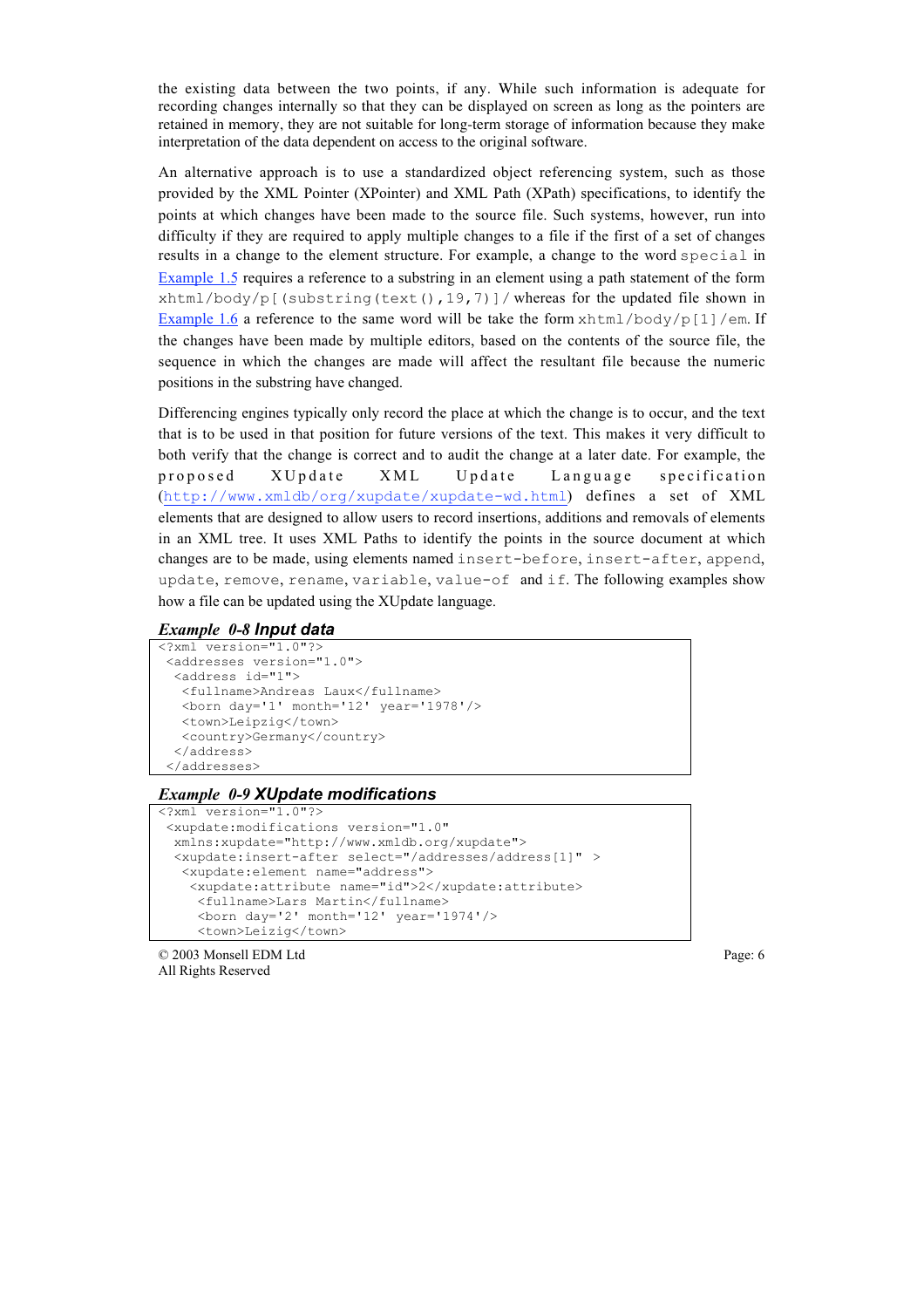```
 <country>Germany</country>
    </xupdate:element>
   </xupdate:insert-after>
 </xupdate:modifications>
```
#### *Example 0-10 Modified file*

```
<?xml version="1.0"?>
  <addresses version="1.0">
   <address id="1">
    <fullname>Andreas Laux</fullname>
    <born day='1' month='12' year='1978'/>
    <town>Leipzig</town>
    <country>Germany</country>
   </address>
   <address id="2">
    <fullname>Lars Martin</fullname>
    <born day='2' month='12' year='1974'/>
    <town>Leizig</town>
    <country>Germany</country>
   </address>
  </addresses>
```
DeltaXML takes an alternative approach, recording both the text that has been removed and the text that is to replace it at the relevant point in the tree of a delta file. For example, given the following source file:

#### *Example 0-11 Original file*

```
<doc>
 <title>Identifying changes in XML files</title>
 <author>Robin La Fontaine</author>
 <date>2003</date>
</doc>
```
and a modification to it so that it reads:

#### *Example 0-12 Modified file*

```
<doc>
  <title>Identifying changes in XML files</title>
  <editor xmlns="http://www.phptr.com">Charles F. Goldfarb</editor>
  <date>2003</date>
\langle / \text{doc} \rangle
```
the output produced by the default setting of DeltaXML will only show the pair of exchanged elements:

#### *Example 0-13 DeltaXML standard change report*

```
 xmlns:deltaxml="http://www.deltaxml.com/ns/well-formed-delta-v1"
 xmlns:p0="http://www.phptr.com" deltaxml:delta="WFmodify">
 <title deltaxml:delta="unchanged" />
 <deltaxml:exchange>
  <deltaxml:old>
   <author deltaxml:delta="delete">Robin La Fontaine</author>
  </deltaxml:old>
  <deltaxml:new>
   <p0:editor deltaxml:delta="add">Charles F. Goldfarb</p0:editor>
  </deltaxml:new>
```
© 2003 Monsell EDM Ltd Page: 7 All Rights Reserved

<doc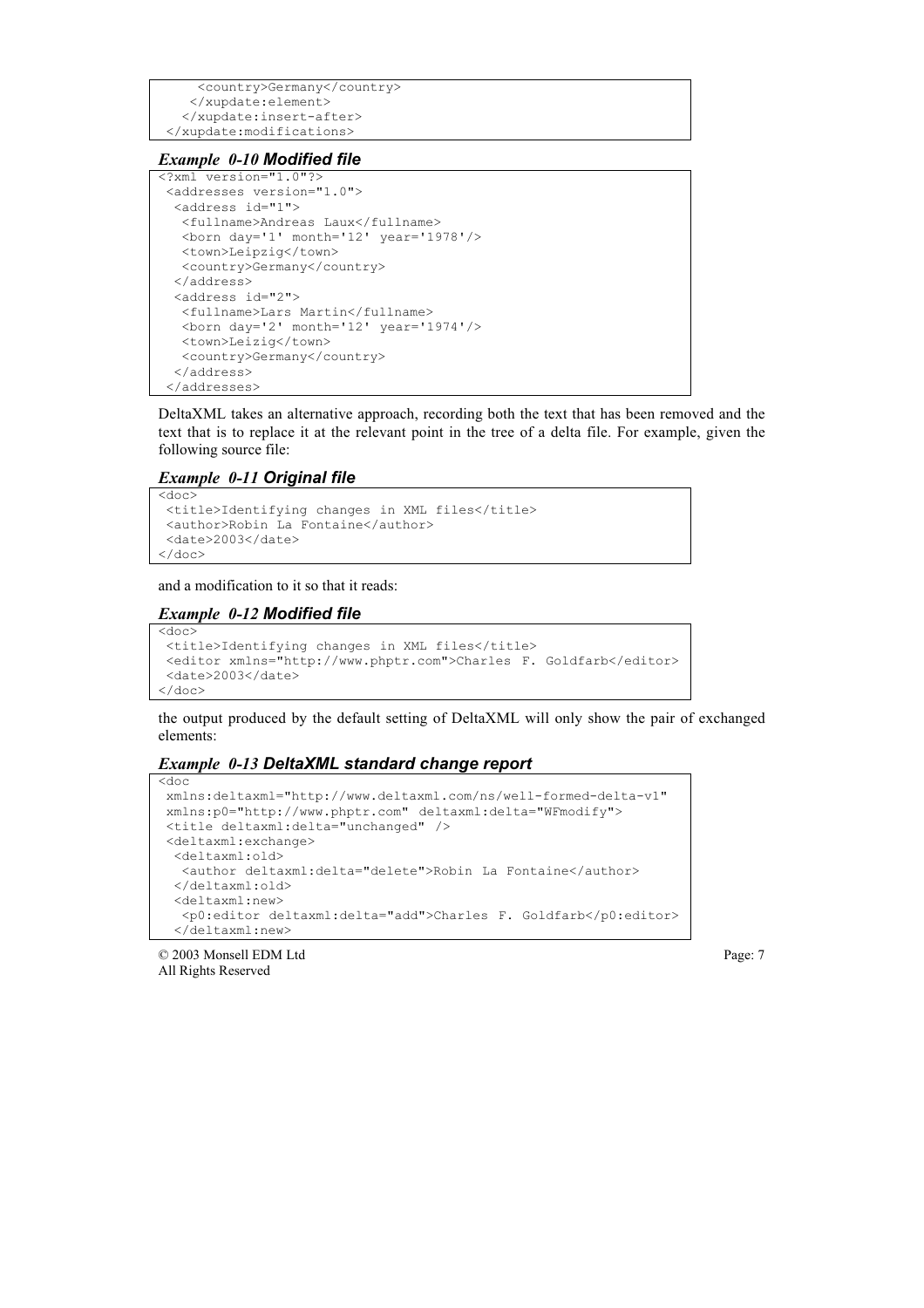```
 </deltaxml:exchange>
 <date deltaxml:delta="unchanged" />
</doc>
```
DeltaXML can also be configured to provide a change record that contains all of the unchanged elements in a well-formed XML file, as well as details of the changes. In the case of the above examples this form of output takes the form:

#### *Example 0-14 DeltaXML all data report*

<doc

```
 xmlns:deltaxml="http://www.deltaxml.com/ns/well-formed-delta-v1"
 xmlns:p0="http://www.phptr.com" deltaxml:delta="WFmodify">
 <title deltaxml:delta="unchanged">Identifying changes in
  XML files</title>
 <deltaxml:exchange>
  <deltaxml:old>
    <author deltaxml:delta="delete">Robin La Fontaine</author>
  </deltaxml:old>
  <deltaxml:new>
   <p0:editor deltaxml:delta="add">Charles F. Goldfarb</p0:editor>
  </deltaxml:new>
 </deltaxml:exchange>
 <date deltaxml:delta="unchanged">2003</date>
</doc>
```
The advantage of this approach is that users can, using a simple XSLT transformation, convert this XML file into a displayable HTML file, or a printable file, in which both the original text and the new text can be displayed side-by-side, e.g.

 **Title:** *Identifying changes in XML files* **Author:** Robin La Fontaine **Editor:** Charles F. Goldfarb **Date:** 2003

Changes to attributes can be recorded in a similar manner, but this time the change is recorded within the start-tag of the modified element. For example, the following entry records the change of the value of a single attribute for an element:

```
<date deltaxml:delta="WFmodify"
       deltaxml:old-attributes="datatype='integer'"
       deltaxml:new-attributes="datatype='date'">
```
If a new attribute is added then the deltaxml:new-attributes attribute is used on its own. If an attribute is removed then only the deltaxml:old-attributes attribute is required to record the change.

Changes to parsed character data (PCDATA) are recorded using delataxml:PCDATAmodify elements, as shown in the following example:

```
© 2003 Monsell EDM Ltd Page: 8
All Rights Reserved
<p xmlns:deltaxml="http://www.deltaxml.com/ns/well-formed-delta-v1" 
 deltaxml:delta="WFmodify">
 The text
 <deltaxml:PCDATAmodify>
  <deltaxml:PCDATAold>originally shown in</deltaxml:PCDATAold>
   <deltaxml:PCDATAnew>displayed using</deltaxml:PCDATAnew>
 </deltaxml:PCDATAmodify>
 a fixed width font is now bold.
\langle/p>
```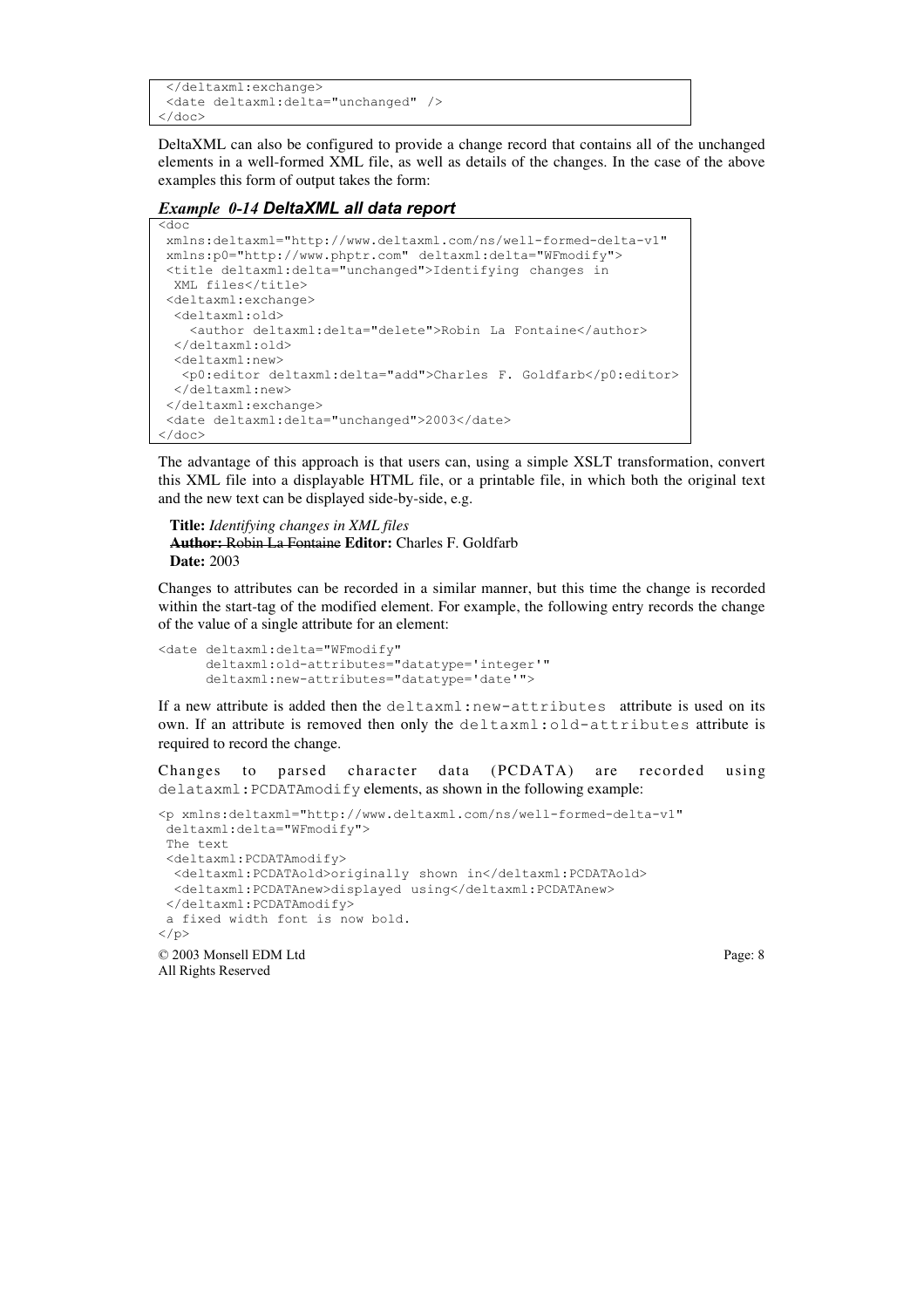Recording changes to namespaces requires a little more thought. It is important to remember that the part of the qualified name preceding the colon in a namespace qualified element or attribute name is only a shorthand for the URI used to uniquely identify the namespace within the namespace declaration. Before checking whether two files match it is important that all namespace qualifiers be replaced by the relevant URIs. In addition any unqualified names will need to be assigned default namespace URIs if they are nested within an element that specifies a default value. In such cases it must be remembered that the default namespace also applies to the element that declares the default namespace if it does not have a namespace qualifier. Examples 1.1 and 1.2 showed how specific namespaces and default namespaces can interact to produce identical XML information sets from qualified XML names that have different namespace qualifiers.

## **1.5 The benefits of exchanging delta files**

From the simple examples provided so far the you might be misled into thinking that delta files are typically much larger than the source files. But in a typical application this is unlikely to be true.

During most updating sessions only a small proportion of a file will be updated. Unless the verbose format of the DeltaXML needs to be generated for the purposes of printing out the text with the revisions marked in it, for the majority of elements in the file a sequence consisting of a start-tag for the highest unchanged element in the hierarchy, some parsed character data or elements, and an end-tag will be replaced within the delta file produced by DeltaXML by an empty tag with a single attribute whose name and value is a fixed 27 character string. Providing the data, including any unchanged nested elements, plus the end-tag is greater than 27 characters long the length of the uncompressed text file will be reduced. But the minute the file is compressed all of the repetitive attribute values added by DeltaXML will become single tokens, typically resulting in four or five bytes of storage or transmission space. The following examples illustrate the types of savings that can be made:

#### *Example 0-15 Source with nested elements*

```
<p>Possible applications of DeltaXML include:
  <ul> <li>verifying changes to <em>medical records</em></li>
     <li>synchronizing sets of <em>clinical trial data</em></li>
     <li>validating <em>software updates</em></li>
     <li>rolling back <em>editing operations</em></li>
     <li>exporting minimized <em>update files</em>.</li>
 \langle/ul>\langle/p>
<p>Many other applications of this versatile suite of Java modules
have been developed, in industries as diverse as
telecommunications, pharmaceutical, healthcare, legal
documentation, loose-leaf publishing, software engineering,
banking and insurance.</p>
<p>The uses to which you will be able to make of the DeltaXML
toolkit will depend on the diversity of your local XML
applications. Most of our customers find that, having bought
DeltaXML to help with a specific application, they have many
different uses for the suite.</p>
```
© 2003 Monsell EDM Ltd Page: 9 All Rights Reserved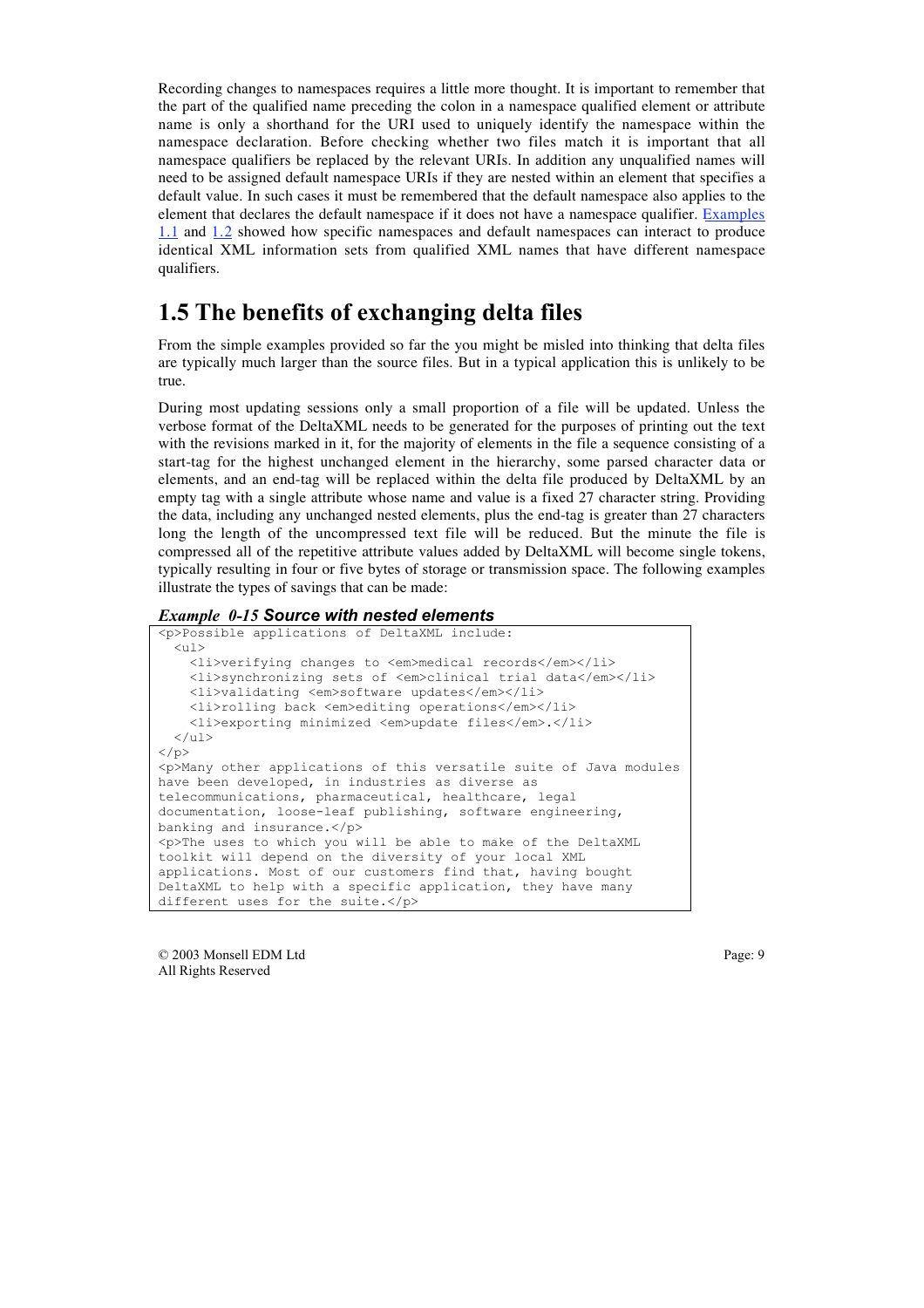*Example 0-16 Updates with nested elements*



Recording changes in an XML-encoded delta file means that changes can easily be interchanged with other XML-aware systems using the Simple Object Access Protocol (SOAP). The transmitted files can be merged with locally held copies of the source file from which the delta file has been calculated to produce a file that matches the edited file on the transmitting system.

DeltaXML also provides a three-way merge option. This means that two computers can both transmit the changes made to the last synchronized source file on their local systems and can integrate the changes made locally with those recorded remotely to produce a new synchronized version of the file.

© 2003 Monsell EDM Ltd Page: 10 All Rights Reserved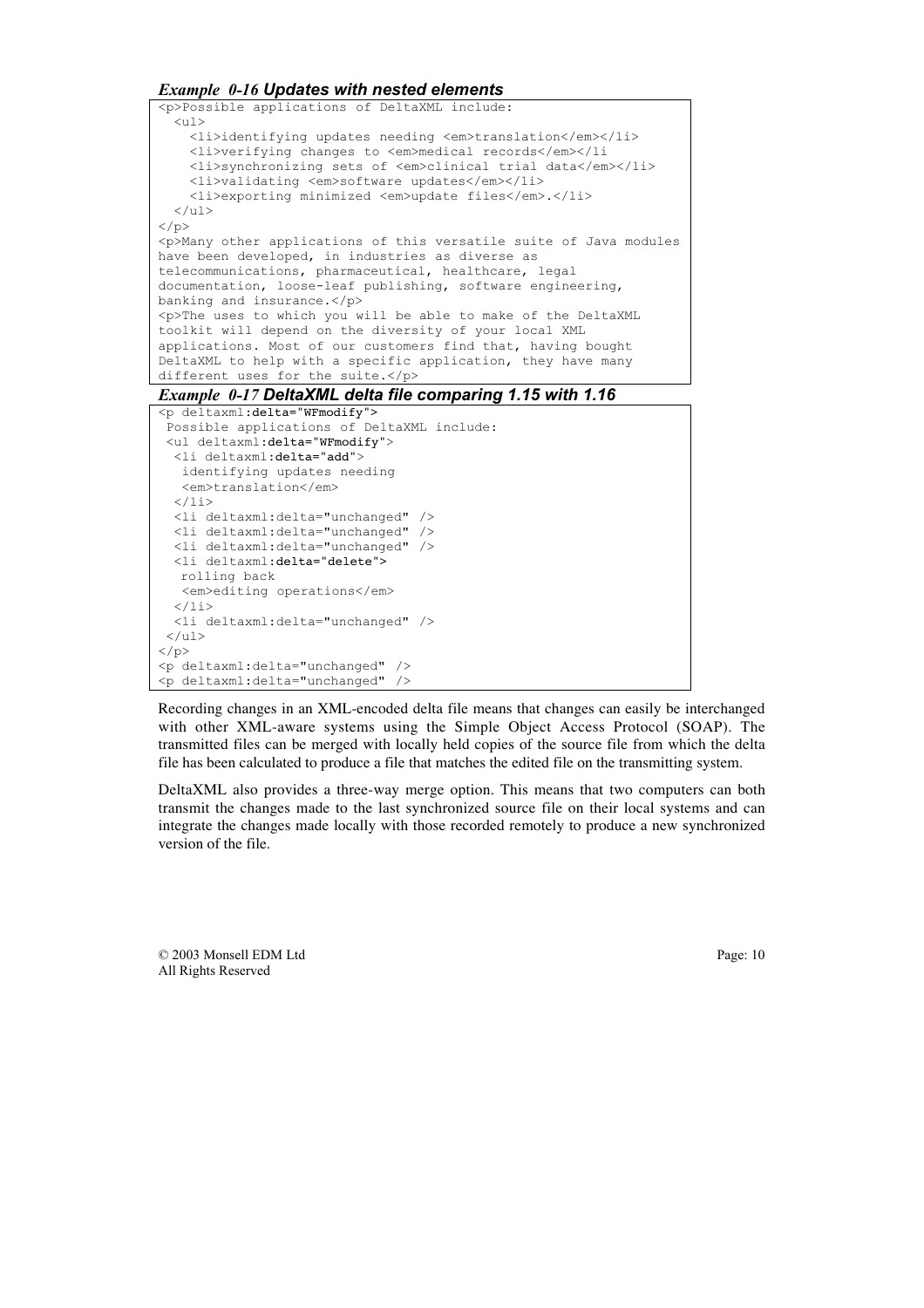# **1.6 DeltaXML – Understanding XML changes**

DataXML is distributed as a set of Java *factories*. Factories are used to create instances that conform to particular Java *interfaces*. The DeltaXML API follows the SAX standard of using *features* and *properties* to select options during comparisons and recombinations. Properties and features are used to configure either a RunnableXMLComparator or a RunnableXMLCombiner using comparator.setProperty, comparator.setFeature, combiner.setProperty and combiner.setFeature methods. A typical application of the API would take the form:

```
BriefcaseFactory bFactory = BriefcaseFactory.newInstance();
   Briefcase briefcase = bFactory.newBriefcase();
   RunnableXMLComparator comparator = cFactory
   .newRunnableXMLComparator(briefcase, source1, source2,
                              filter3);
   comparator.setFeature("http://deltaxml.com/api/isFullDelta",
                          true);
  comparator.runNow();
```
The API allows calls to the differencing suite to be made directly from an XML parser. It also allows pipelines to be created, for example so that XSL Transformations can be used to preprocess or post-process the XML source and result files. A pipeline for doing word-by-word comparisons of parsed character data is supplied with the API. The API also allows multithreaded applications to be developed.

Where the ordering of elements is not considered important, items to be randomly checked can be assigned a *key* based on either unique identifiers already assigned to the element, or some unique combination of attributes, contents or generated data that can be ensure unique identification of each element. Such keys, which are added to the relevant element in the form of a deltaxml:key attribute, are normally generated as the result of an XSL Transformation on the source files. The keys on the elements in two *unordered* source files processed using matching rules can be compared, with the result being passed through a XSL Transformation after comparison to allow a visible representation of the delta file to be created.



The same technique can also be used to identify changes made between different versions of a DTD or XML schema. A transformation is developed that converts one or both of the different models to a matching model. When appropriate transformations have been applied to the source files they can be compared as if one were a simple update of the other.

Keys can also be useful when trying to compare structured text where the differences between the changed items are not clear. If keys are not assigned to differentiate paragraphs of the type shown in Examples 1.18 and 1.19 you end up with reports such as that shown in Example 1.20:

© 2003 Monsell EDM Ltd Page: 11 All Rights Reserved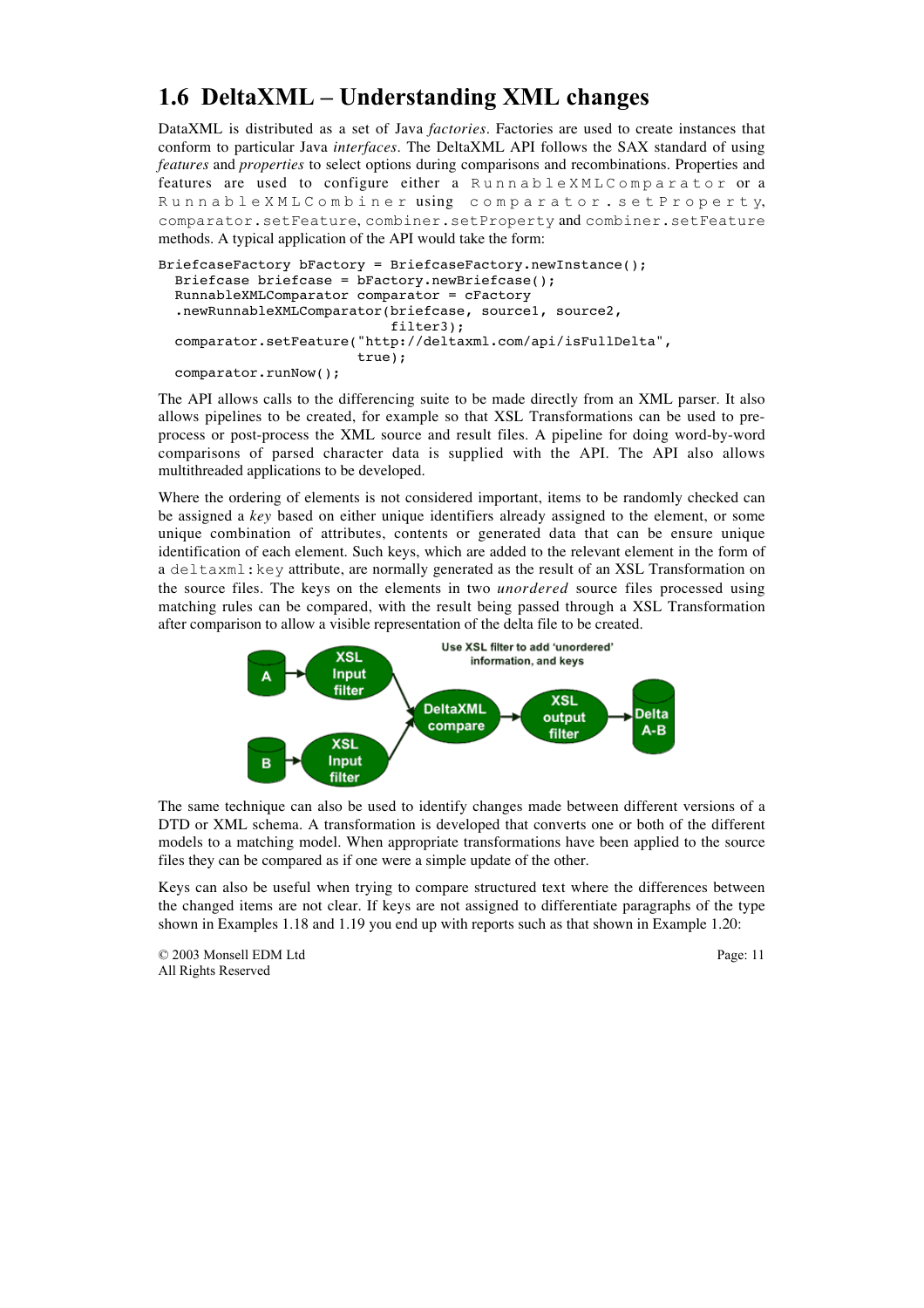#### *Example 0-18 Original without using keys*

<p>Para 1a: These paragraphs have no keys.</p> <p>Para 1b: Therefore it is difficult to detect when a paragraph has been changed and when it has been deleted and a new one added.</p> <p>Para 1c: This paragraph will be deleted, and a new one added after the next paragraph.</p> <p>Para 1d: This paragraph will be modified.</p>

#### *Example 0-19 Changes without using keys*

<p>Para 1a: These paragraphs have no keys.</p> <p>Para 1b: Therefore it is difficult to detect when a paragraph has been changed and when it has been deleted and a new one added.</p> <p>Para 1d: This paragraph will be modified - like this.</p> <p>Para 2a: This paragraph has been added in version 2.</p>

#### *Example 0-20 Formatted DeltaXML result without using keys*

Para 1a: These paragraphs have no keys.

Para 1b: Therefore it is difficult to detect when a paragraph has been changed and when it has been deleted and a new one added.

Para 1c:1d: This paragraph will be deleted, and a new one added after the next paragraph.modified - like this.

Para 1d:2a: This paragraph will be modified. has been added in version 2.

By assigning keys to individual paragraphs to allow them to be uniquely identified the result can be improved to correctly match unchanged paragraphs, allowing changes to be more accurately reported. In this case the keys used by DeltaXML were the unique identifiers assigned to the paragraphs shown in Examples 1-21 and 1-22. The result of the keyed comparison is shown in Example 1-23.

#### *Example 0-21 Original using keys*

```
<p id="p1a">Para 1a: These paragraphs do have keys.</p>
<p id="p1b">Para 1b: Therefore it is easy to detect when a
paragraph has been changed and when it has been deleted and a new
one added.</p>
<p id="p1c">Para 1c: This paragraph will be deleted, and a new one
added after the next paragraph.</p>
<p id="p1d">Para 1d: This paragraph will be modified.</p>
```
#### *Example 0-22 Changes using keys*

```
<p id="p1a">Para 1a: These paragraphs do have keys.</p>
<p id="p1b">Para 1b: Therefore it is easy to detect when a
paragraph has been changed and when it has been deleted and a new
one added.</p>
<p id="p1d">Para 1d: This paragraph will be modified - like
this.</p>
<p id="p2a">Para 2a: This paragraph has been added in version
2</p>
```
© 2003 Monsell EDM Ltd Page: 12 All Rights Reserved